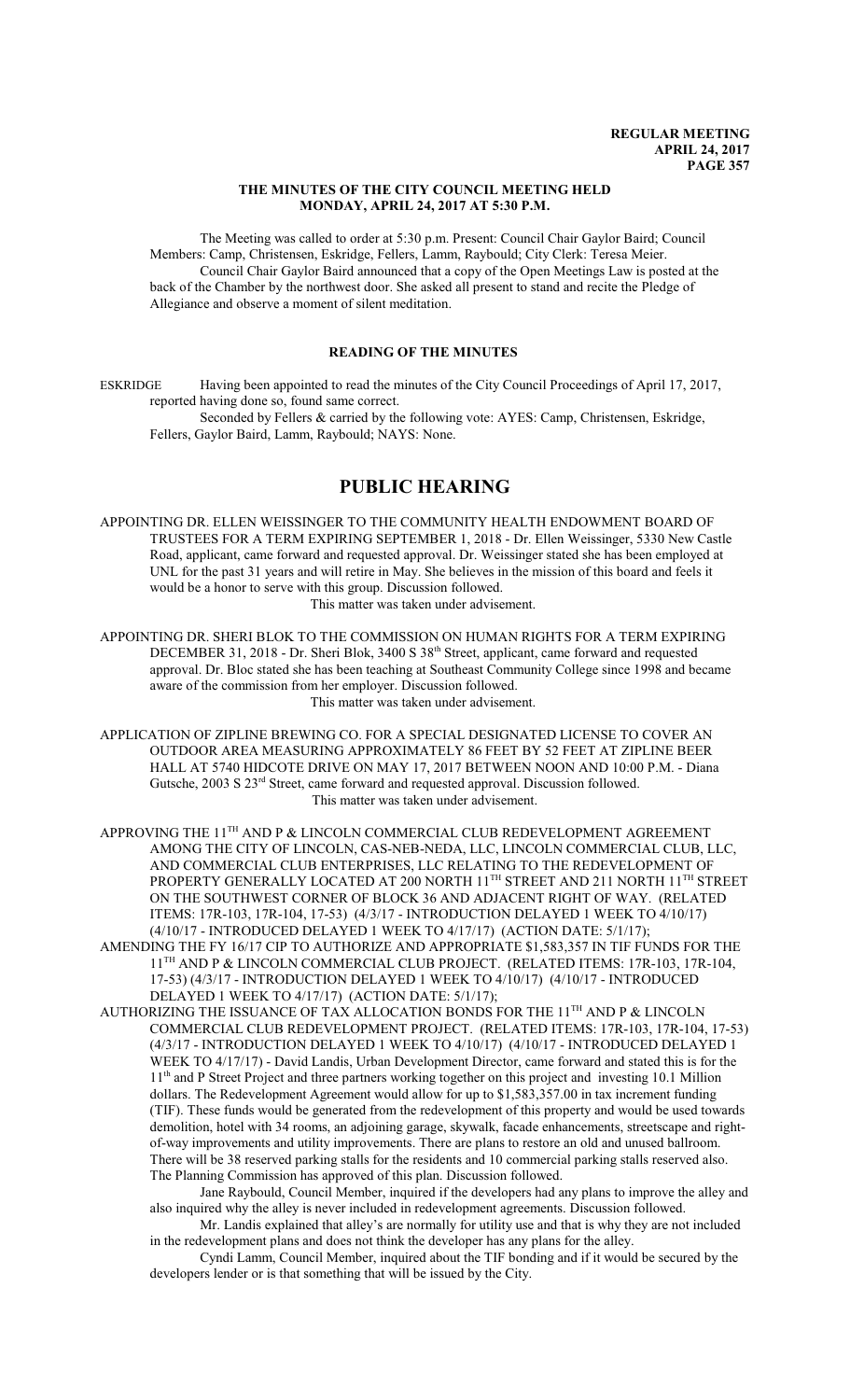Mr. Landis stated that the City will issue the bond but will not be responsible for its payment. The developer will be responsible, in the event there was not enough money to pay the bond, the developer would be responsible for making the difference. The pay back period for this project is about  $2\frac{1}{2}$  years, so the money that was diverted for the purpose of this project will create a revenue stream for all political sub divisions that will cover that diverted amount. Discussion followed.

Leirion Gaylor Baird, Council Chair, inquired about the 5<sup>th</sup> floor condo units TIF calculations, and if this applies to the potential build out of that 5<sup>th</sup> floor, wanting to know if the TIF is for the entire project with the 5<sup>th</sup> floor and if it is binding. Discussion followed.

Tim Sieh, City Attorney, came forward and stated this is a projection the developers put together and this is the calculation of the TIF for the  $5<sup>th</sup>$  floor only. If the  $5<sup>th</sup>$  floor were to be constructed this is the calculation that they would go with for the TIF funds. The TIF funds for this  $5<sup>th</sup>$  floor addition to the project is included in the bond but will only be used if the  $5<sup>th</sup>$  floor is built. Discussion followed.

Kent Seacrest, Seacrest & Kalkowski, 1111 Lincoln Mall, Suite 350, came forward on behalf of the three developers on this project. The developers have stated that the alley is also important to them and they will not be placing the garbage in the alley since the neighboring business has their front door in this alley. The plan is for the alley to have a look to it and knowing that it is the entrance for another establishment the developers plan to be very respectful about what the alley is used for. Discussion followed.

This matter was taken under advisement.

AMENDING TITLE 2 OF THE LINCOLN MUNICIPAL CODE RELATING TO ESTABLISHING AN APPROPRIATE FUNDING LEVEL FOR THE CITY'S POLICE AND FIRE PENSION PLANS. (4/10/17 - INTRODUCED DELAYED 1 WEEK TO 4/17/17) - Rick Hoppe, Mayor's Office, came forward and stated the Mayor's Office has had conversations with both City Police and Fire on this amendment that took place last Tuesday. After our discussions, Police and Fire felt that they needed more time to go over the information and that is why we are asking for a delay. Discussion followed.

Cyndi Lamm, Council Member, inquired if this amendment was passed by Council, how long until it would take affect. Discussion followed.

Mr. Hoppe stated as soon as it was passed by Council other departments like Finance would start making the changes necessary. Discussion followed.

This matter was taken under advisement.

STREET & ALLEY VACATION 17001 – VACATING A PORTION OF THE NORTHEAST CORNER OF THE INTERSECTION OF SOUTH CANOPY STREET AND N STREET RIGHT-OF-WAY - David Landis, Urban Development Director, came forward and stated this will allow the builders to build their building to the property line. This is the vacation of 8' x 8' on the corner of Canopy Street and N Street. Discussion followed.

This matter was taken under advisement.

# **COUNCIL ACTION**

# **REPORTS OF CITY OFFICERS**

APPOINTING DR. ELLEN WEISSINGER TO THE COMMUNITY HEALTH ENDOWMENT BOARD OF TRUSTEES FOR A TERM EXPIRING SEPTEMBER 1, 2018 - CLERK read the following resolution, introduced by Roy Christensen, who moved its adoption:

A-90400 BE IT RESOLVED by the City Council of the City of Lincoln, Nebraska:

That the appointment of Dr. Ellen Weissinger to the Community Health Endowment Board of Trustees, for a term expiring September 1, 2018, is hereby approved.

Introduced by Roy Christensen

Seconded by Fellers & carried by the following vote: AYES: Camp, Christensen, Eskridge, Fellers, Gaylor Baird, Lamm, Raybould; NAYS: None.

# APPOINTING DR. SHERI BLOK TO THE COMMISSION ON HUMAN RIGHTS FOR A TERM EXPIRING DECEMBER 31, 2018 - CLERK read the following resolution, introduced by Roy Christensen, who moved its adoption:<br>A-90401 BE

BE IT RESOLVED by the City Council of the City of Lincoln, Nebraska:

That the appointment of Dr. Sheri Blok to the Commission on Human Rights, for a term expiring December 31, 2018, is hereby approved.

Introduced by Roy Christensen

Seconded by Fellers & carried by the following vote: AYES: Camp, Christensen, Eskridge, Fellers, Gaylor Baird, Lamm, Raybould; NAYS: None.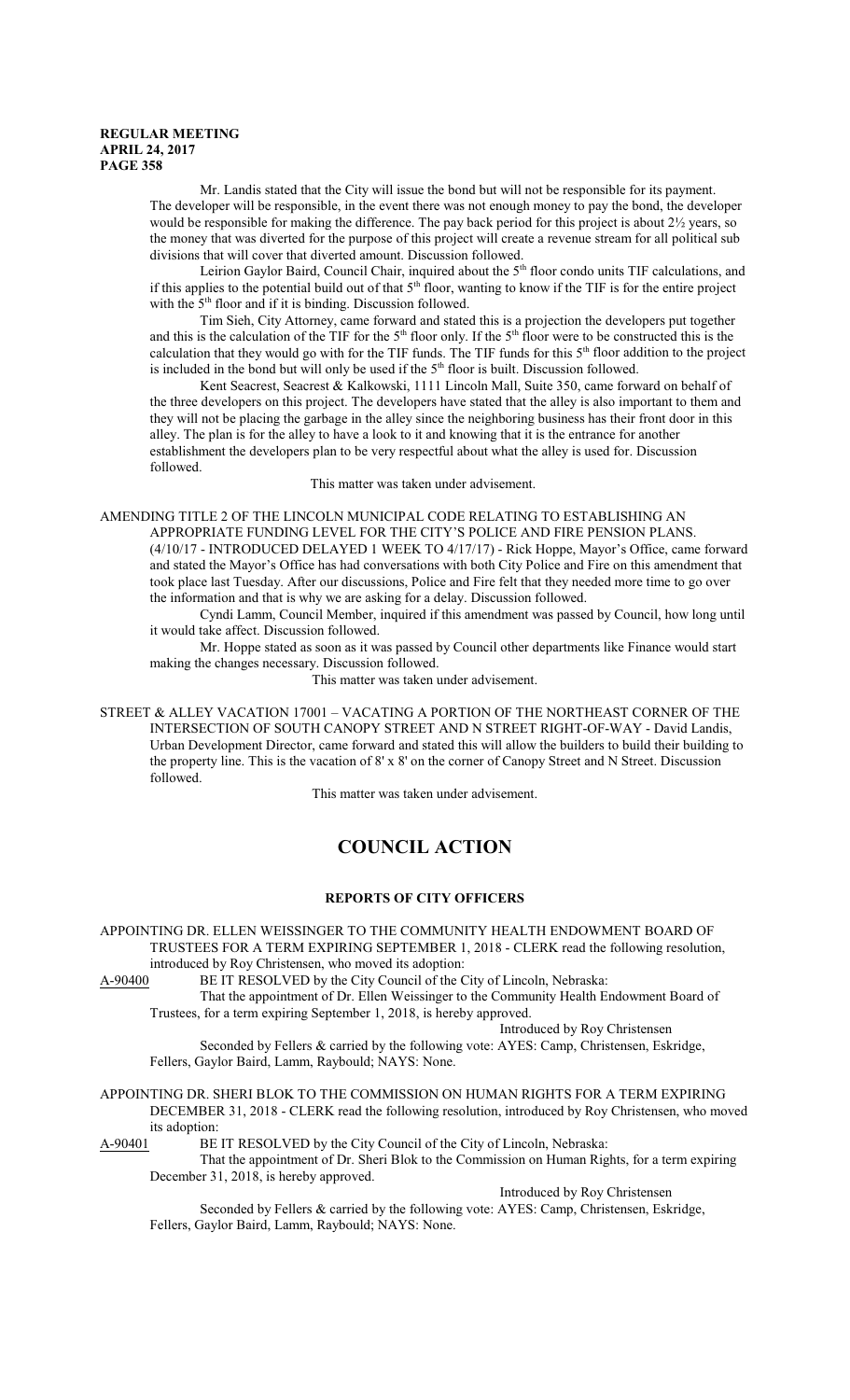#### APPROVING THE ASSESSMENT RESOLUTION FOR COLLEGE VIEW BUSINESS IMPROVEMENT

DISTRICT AND ASSESSING THE COST AGAINST THE BENEFITTED PROPERTIES - CLERK read the following resolution, introduced by Carl Eskridge, who moved its adoption:<br>A-90402 BE IT RESOLVED by the City Council of the City of Lincoln, Nebras

BE IT RESOLVED by the City Council of the City of Lincoln, Nebraska, that: 1. The cost of providing for the maintenance, repair and reconstruction of public improvements

and facilities in the College View Business Improvement District including:

a. Maintenance of the irrigation system including Spring start-up and Fall shut-off;

b. Removal of litter from sidewalks, planting areas and beautification areas in the South 48<sup>th</sup> Street right-of-way;

c. Removal of trash from the South 48th Street trash receptacles;

d. Replacement, as needed, of street furniture, planters, ornamental lights and trash receptacles;

e. Care and maintenance of all landscaping to ensure plant health and appearance and create a safe environment;

f. Monitoring quantity of water applied and perform adjustments to controller and head direction and flow as necessary including the employment of or contracting for personnel, to provide for any service as may be necessary or proper to carry out the purposes of the Business Improvements District Act and cost incidental thereto, be and the same is hereby assessed upon the property in said district described in the proposed Distribution of Assessment attached to this resolution, marked "Proposed Distribution of Assessment of the College View Business Improvement District" and made a part hereof;

2. The cost of said activities is the sum of \$17,364.38.

3. The property set forth in the proposed Distribution of Assessment is specially benefitted by such activities and improvement.

4. Each piece and parcel of property described is specially benefitted in the amount set forth therein, and no property is taxed more than the special benefits accruing thereto by reason of said activities and improvements.

5. The cost of said activities and improvements is hereby apportioned and assessed upon the several pieces and parcels of property in said district in the manner and amount set forth in the proposed Distribution of Assessment of the College View Business Improvement District which is attached hereto and incorporated herein as Exhibit 1.

BE IT FURTHER RESOLVED that the City Clerk be and is hereby directed to record this resolution in the minutes of the City Council with the vote thereon by yeas and nays.

AND BE IT FURTHER RESOLVED that the City Council sit as Board of Equalization for the purpose of equalizing said assessments on the 1st day of May, 2017, at 3:00 p.m., and on the day of , 2017, at p.m., with adjournments from day to day until the work of equalizing said assessments shall be completed.

Introduced by Carl Eskridge

Seconded by Fellers & carried by the following vote: AYES: Camp, Christensen, Eskridge, Fellers, Gaylor Baird, Lamm, Raybould; NAYS: None.

APPROVING THE ASSESSMENT RESOLUTION FOR HAVELOCK BUSINESS IMPROVEMENT DISTRICT AND ASSESSING THE COST AGAINST THE BENEFITTED PROPERTIES - CLERK read the following resolution, introduced by Carl Eskridge, who moved its adoption:

A-90403 BE IT RESOLVED by the City Council of the City of Lincoln, Nebraska, that:

1. The cost of providing for the maintenance of certain public facilities in the Havelock Business Improvement District including:

a. Replacing of all landscaping followed by care and maintenance of said landscaping to include watering, fertilizing, weeding, pruning, spraying, mulching, and removal of dead plants, shrubs and trees as necessary;

b. Installation and maintenance of irrigation system for landscaping including seasonal shut off in the fall and startup in the spring;

c. Removal of trash from trash and cigarette receptacles;

d. Removal of litter from sidewalks, planting beds, planting areas, and the Pedestrian Walk Way on the north side of Havelock Avenue between 62nd and 63rd Streets;

e. Maintenance of street furniture, planters, ornamental lights, and trash and cigarette receptacles;

f. Snow removal including the employment of or contracting for personnel, to provide for any service as may be necessary or proper to carry out the purposes of the Business Improvements District Act and cost incidental thereto, be and the same is hereby assessed upon the property in said district described in the proposed Distribution of Assessment attached to this resolution, marked "Proposed Distribution of Assessment of the Havelock Business Improvement District" and made a part hereof;

2. The cost of said activities is the sum of \$14,245.40.

3. The property set forth in the proposed Distribution of Assessment is specially benefitted by such activities and improvement.

4. Each piece and parcel of property described is specially benefitted in the amount set forth therein, and no property is taxed more than the special benefits accruing thereto by reason of said activities and improvements.

5. The cost of said activities and improvements is hereby apportioned and assessed upon the several pieces and parcels of property in said district in the manner and amount set forth in the proposed Distribution of Assessment of the Havelock Business Improvement District which is attached hereto and incorporated herein as Exhibit 1.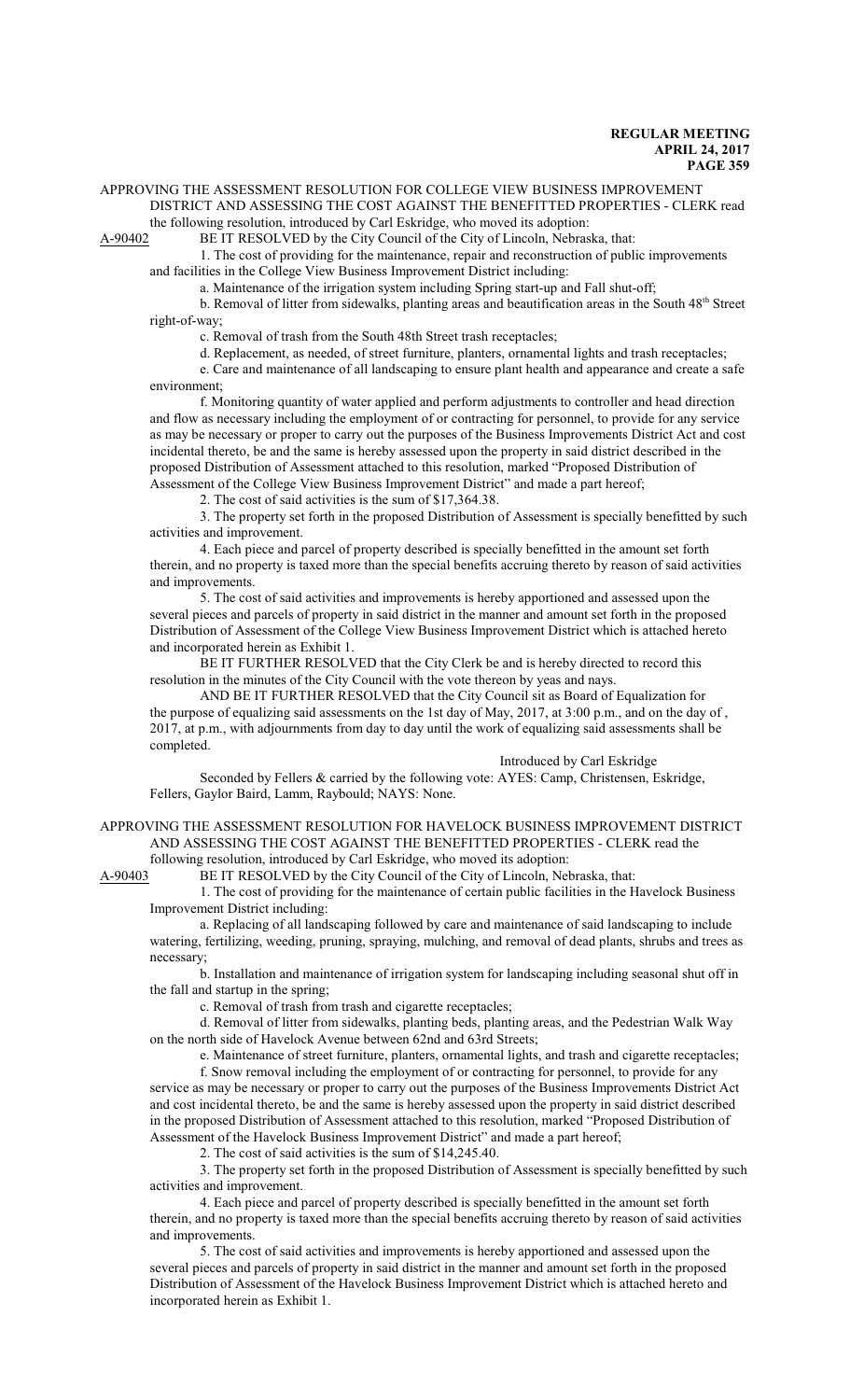BE IT FURTHER RESOLVED that the City Clerk be and is hereby directed to record this resolution in the minutes of the City Council with the vote thereon by yeas and nays.

AND BE IT FURTHER RESOLVED that the City Council sit as Board of Equalization for the purpose of equalizing said assessments on the 1st day of May, 2017, at 3:00 p.m., and on the day of , 2017, at p.m., with adjournments from day to day until the work of equalizing said assessments shall be completed.

#### Introduced by Carl Eskridge

Seconded by Fellers & carried by the following vote: AYES: Camp, Christensen, Eskridge, Fellers, Gaylor Baird, Lamm, Raybould; NAYS: None.

APPROVING THE ASSESSMENT RESOLUTION FOR NORTH 27TH STREET MAINTENANCE BUSINESS IMPROVEMENT DISTRICT AND ASSESSING THE COST AGAINST THE BENEFITTED PROPERTIES - CLERK read the following resolution, introduced by Carl Eskridge, who moved its adoption:

A-90404 BE IT RESOLVED by the City Council of the City of Lincoln, Nebraska, that:

1. The cost of providing for the maintenance of certain public facilities in the North 27th Street Maintenance Business Improvement District including:

a. Litter and refuse removal from sidewalks, planting areas, and beautification areas within the public right-of-way;

b. Care and maintenance, including replacement, of all landscaping, including watering, fertilizing, weeding, pruning, spraying, and removal and replacement of dead plantings;

c. Maintenance (excluding repair) of sidewalks;

d. General maintenance of median signs including repair and repainting; including the employment of or contracting for personnel, to provide for any service as may be necessary or proper to carry out the purposes of the Business Improvements District Act and cost incidental thereto, be and the same is hereby assessed upon the property in said district described in the proposed Distribution of Assessment attached to this resolution, marked "Proposed Distribution of Assessment of the North 27th Street Maintenance Improvement District" and made a part hereof;

2. The cost of said activities is the sum of \$5,616.55.

3. The property set forth in the proposed Distribution of Assessment is specially benefitted by such activities and improvement.

4. Each piece and parcel of property described is specially benefitted in the amount set forth therein, and no property is taxed more than the special benefits accruing thereto by reason of said activities and improvements.

5. The cost of said activities and improvements is hereby apportioned and assessed upon the several pieces and parcels of property in said district in the manner and amount set forth in the proposed Distribution of Assessment of the North 27th Street Maintenance Improvement District which is attached hereto and incorporated herein as Exhibit 1.

BE IT FURTHER RESOLVED that the City Clerk be and is hereby directed to record this resolution in the minutes of the City Council with the vote thereon by yeas and nays.

AND BE IT FURTHER RESOLVED that the City Council sit as Board of Equalization for the purpose of equalizing said assessments on the 1st day of May, 2017, at 3:00 p.m., and on the day of , 2017, at  $\qquad$  m., with adjournments from day to day until the work of equalizing said assessments shall be completed.

#### Introduced by Carl Eskridge

Seconded by Fellers & carried by the following vote: AYES: Camp, Christensen, Eskridge, Fellers, Gaylor Baird, Lamm, Raybould; NAYS: None.

# APPROVING THE ASSESSMENT RESOLUTION FOR SOUTH STREET BUSINESS IMPROVEMENT DISTRICT AND ASSESSING THE COST AGAINST THE BENEFITTED PROPERTIES - CLERK read

the following resolution, introduced by Carl Eskridge, who moved its adoption: A-90405 BE IT RESOLVED by the City Council of the City of Lincoln, Nebraska, that:

1. The cost of providing for the maintenance of certain public facilities in the South Street Business Improvement District including:

a. Maintenance of the irrigation system including Spring start-up and Fall shut-off;

- b. Removal of litter from sidewalks, median planting beds, planting areas in the South Street
- right-of-way and the 14th Street plaza area;
- c. Removal of trash from the 14th Street plaza area trash receptacles;
- d. Replacement, as needed, of street furniture, planters, ornamental lights and trash receptacles;
- e. Care and maintenance of all landscaping, including watering, fertilizing, weeding,

pruning, spraying, mulching and removal and replacement of dead plants and shrubs and trees; including the employment of or contracting for personnel, to provide for any service as may be necessary or proper to carry out the purposes of the Business Improvements District Act and cost incidental thereto, be and the same is hereby assessed upon the property in said district described in the proposed Distribution of Assessment attached to this resolution, marked "Proposed Distribution of Assessment of the South Street Business Improvement District" and made a part hereof;

2. The cost of said activities is the sum of \$13,732.57.

3. The property set forth in the proposed Distribution of Assessment is specially benefitted by such activities and improvement.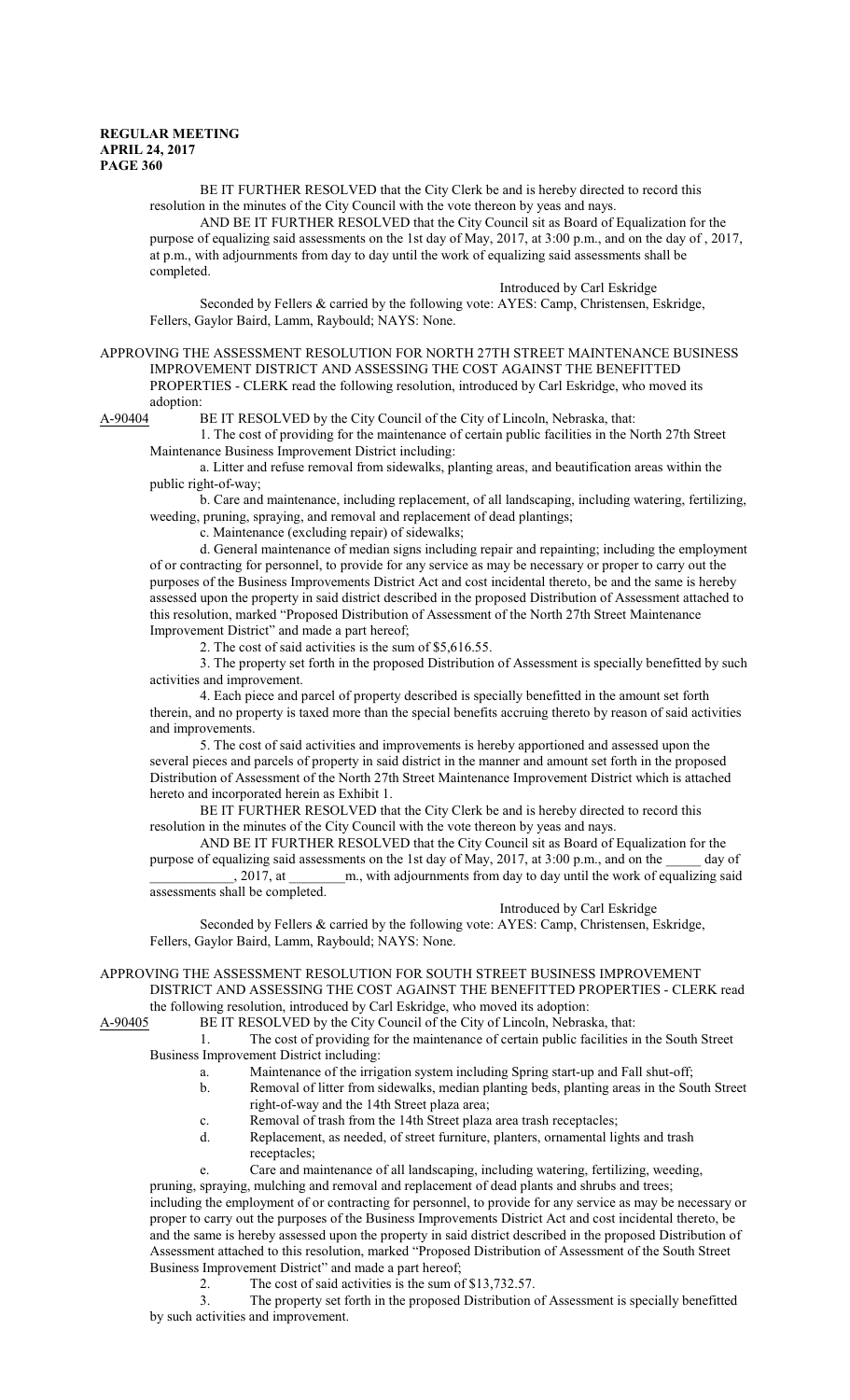4. Each piece and parcel of property described is specially benefitted in the amount set forth therein, and no property is taxed more than the special benefits accruing thereto by reason of said activities and improvements.

5. The cost of said activities and improvements is hereby apportioned and assessed upon the several pieces and parcels of property in said district in the manner and amount set forth in the proposed Distribution of Assessment of the South Street Business Improvement District which is attached hereto and incorporated herein as Exhibit 1.

BE IT FURTHER RESOLVED that the City Clerk be and is hereby directed to record this resolution in the minutes of the City Council with the vote thereon by yeas and nays.

AND BE IT FURTHER RESOLVED that the City Council sit as Board of Equalization for the purpose of equalizing said assessments on the  $1<sup>st</sup>$  day of May, 2017, at 3:00 p.m., and on the \_\_\_\_\_ day of \_\_\_\_\_\_\_\_\_\_\_\_, 2017, at \_\_\_\_\_\_\_\_m., with adjournments from day to day until the work of equalizing said assessments shall be completed.

Introduced by Carl Eskridge

Seconded by Fellers & carried by the following vote: AYES: Camp, Christensen, Eskridge, Fellers, Gaylor Baird, Lamm, Raybould; NAYS: None.

APPROVING THE ASSESSMENT RESOLUTION FOR UNIVERSITY PLACE MAINTENANCE BUSINESS IMPROVEMENT DISTRICT AND ASSESSING THE COST AGAINST THE BENEFITTED PROPERTIES - CLERK read the following resolution, introduced by Carl Eskridge, who moved its adoption:

A-90406 BE IT RESOLVED by the City Council of the City of Lincoln, Nebraska, that:

1. The cost of providing for the maintenance of certain public facilities in the University Place Maintenance Business Improvement District including:

a. Litter and refuse removal from sidewalks, planting areas, and beautification areas within the public right-of-way;

b. Care and maintenance, including replacement, of all landscaping, including watering,

fertilizing, weeding, pruning, spraying, and removal and replacement of dead plantings;

c. Maintenance (excluding repair) of sidewalks;

d. General maintenance of median signs including repair and repainting;

including the employment of or contracting for personnel, to provide for any service as may be necessary or proper to carry out the purposes of the Business Improvements District Act and cost incidental thereto, be and the same is hereby assessed upon the property in said district described in the proposed Distribution of Assessment attached to this resolution, marked "Proposed Distribution of Assessment of the University Place Maintenance Improvement District" and made a part hereof;

2. The cost of said activities is the sum of \$16,037.54.

3. The property set forth in the proposed Distribution of Assessment is specially benefitted by such activities and improvement.

4. Each piece and parcel of property described is specially benefitted in the amount set forth therein, and no property is taxed more than the special benefits accruing thereto by reason of said activities and improvements.

5. The cost of said activities and improvements is hereby apportioned and assessed upon the several pieces and parcels of property in said district in the manner and amount set forth in the proposed Distribution of Assessment of the University Place Maintenance Improvement District which is attached hereto and incorporated herein as Exhibit 1.

BE IT FURTHER RESOLVED that the City Clerk be and is hereby directed to record this resolution in the minutes of the City Council with the vote thereon by yeas and nays.

AND BE IT FURTHER RESOLVED that the City Council sit as Board of Equalization for the purpose of equalizing said assessments on the  $1<sup>st</sup>$  day of May, 2017, at  $3:00$  p.m., and on the \_\_\_\_\_ day of \_\_\_\_\_\_\_\_\_\_\_\_, 2017, at \_\_\_\_\_\_\_\_m., with adjournments from day to day until the work of equalizing said assessments shall be completed.

Introduced by Carl Eskridge

Seconded by Fellers & carried by the following vote: AYES: Camp, Christensen, Eskridge, Fellers, Gaylor Baird, Lamm, Raybould; NAYS: None.

#### APPROVING THE ASSESSMENT RESOLUTION FOR WEST O STREET MAINTENANCE BUSINESS IMPROVEMENT DISTRICT AND ASSESSING THE COST AGAINST THE BENEFITTED PROPERTIES - CLERK read the following resolution, introduced by Carl Eskridge, who moved its adoption:

A-90407 BE IT RESOLVED by the City Council of the City of Lincoln, Nebraska, that:

1. The cost of providing for the maintenance, repair and reconstruction of public

improvements and facilities in the West O Street Maintenance Business Improvement District including:

- a. Litter pick up from the sidewalks, planting areas, and beautification areas;
- b. Empty trash receptacles;
- c. Care and maintenance of all shrubbery, buffalo grass, and other plantings, which maintenance shall include mowing, watering, fertilizing, weeding, pruning, spraying, and removal and replacement of dead plantings;

d. Paint and maintain ornamental light poles;

e. Maintain and replace historical signs; and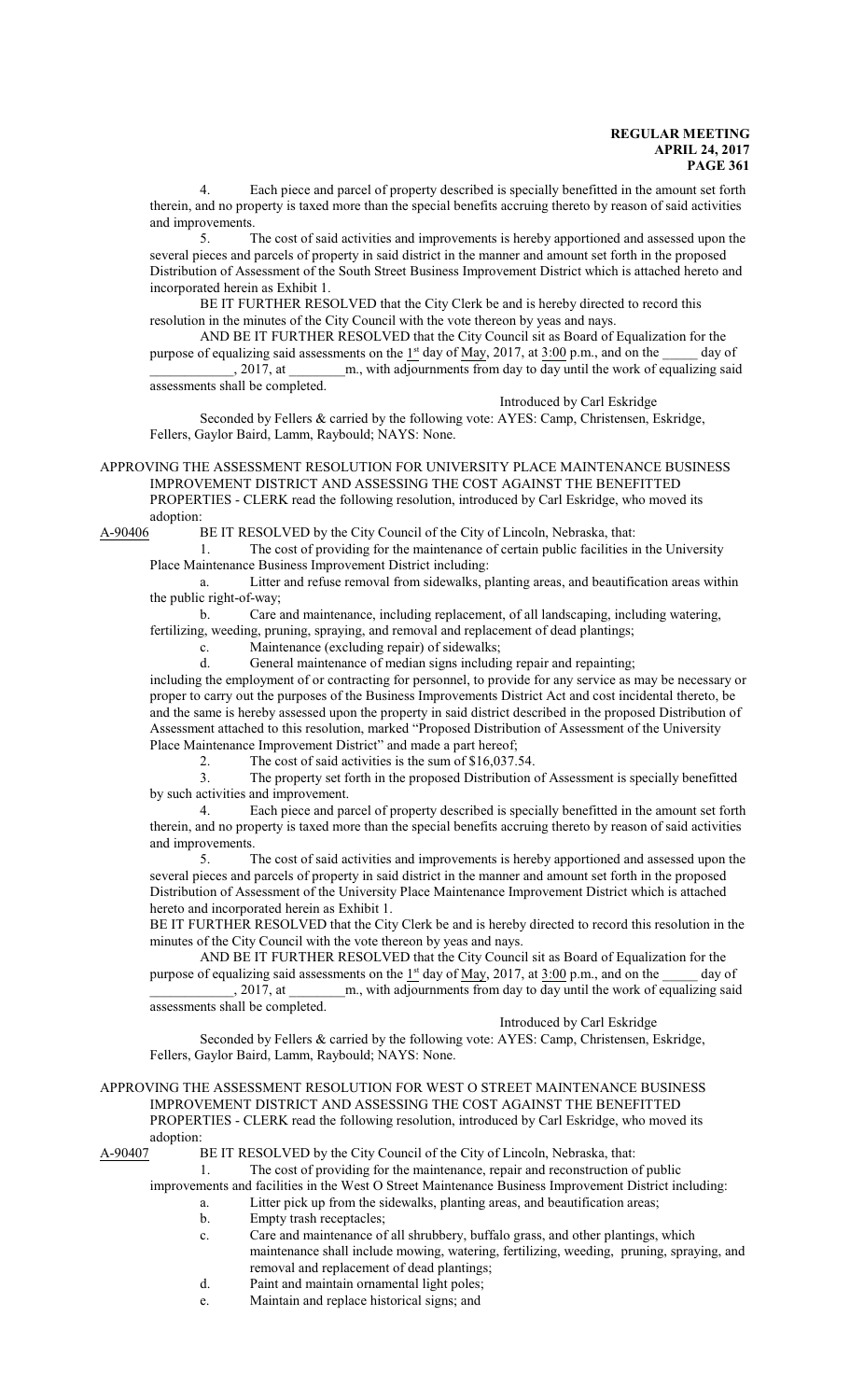f. Snow removal from the  $3^{rd}$  & O Street Plaza parking lot if over 6 inches in depth. including the employment of or contracting for personnel, to provide for any service as may be necessary or proper to carry out the purposes of the Business Improvements District Act and cost incidental thereto, be and the same is hereby assessed upon the property in said district described in the proposed Distribution of Assessment attached to this resolution, marked "Proposed Distribution of Assessment of the West O Street Maintenance Business Improvement District" and made a part hereof;

2. The cost of said activities is the sum of  $\hat{\$7,000.00}$ .<br>3. The property set forth in the proposed Distribution

The property set forth in the proposed Distribution of Assessment is specially benefitted by such activities and improvement.

4. Each piece and parcel of property described is specially benefitted in the amount set forth therein, and no property is taxed more than the special benefits accruing thereto by reason of said activities and improvements.

5. The cost of said activities and improvements is hereby apportioned and assessed upon the several pieces and parcels of property in said district in the manner and amount set forth in the proposed Distribution of Assessment of the West O Street Maintenance Business Improvement District which is attached hereto and incorporated herein as Exhibit 1.

BE IT FURTHER RESOLVED that the City Clerk be and is hereby directed to record this resolution in the minutes of the City Council with the vote thereon by yeas and nays.

AND BE IT FURTHER RESOLVED that the City Council sit as Board of Equalization for the purpose of equalizing said assessments on the  $1<sup>st</sup>$  day of May, 2017, at 3:00 p.m., and on the  $\qquad$  day of \_\_\_\_\_\_\_\_\_\_\_\_, 2017, at \_\_\_\_\_\_\_\_m., with adjournments from day to day until the work of equalizing said assessments shall be completed.

Introduced by Carl Eskridge Seconded by Fellers & carried by the following vote: AYES: Camp, Christensen, Eskridge, Fellers, Gaylor Baird, Lamm, Raybould; NAYS: None.

- CLERK'S LETTER AND MAYOR'S APPROVAL OF ORDINANCE #20477 PASSED BY CITY COUNCIL ON APRIL 10, 2017 - CLERK presented said report which was placed on file in the Office of the City Clerk. **(27-1)**
- CLERK'S LETTER AND MAYOR'S APPROVAL OF RESOLUTIONS AND ORDINANCE #20478 TO #20480 PASSED BY CITY COUNCIL ON APRIL 10, 2017 - CLERK presented said report which was placed on file in the Office of the City Clerk. **(27-1)**
- LINCOLN ELECTRIC SYSTEMS FINANCIAL & OPERATING STATEMENT FOR FEBRUARY, 2017 CLERK presented said report which was placed on file in the Office of the City Clerk. **(40)**
- BLACK HILLS ENERGY ANNUAL REPORT FOR 2016 CLERK presented said report which was placed on file in the Office of the City Clerk. **(16-1)**

#### **PETITIONS & COMMUNICATIONS**

- SETTING THE HEARING DATE OF MONDAY, MAY 8, 2017 AT 3:00 P.M. ON THE APPLICATION OF HACIENDA REAL II LLC DBA HACIENDA REAL II FOR A CLASS I LIQUOR LICENSE AT 4811 NW 1ST STREET - CLERK read the following resolution, introduced by Carl Eskridge, who moved its adoption:
- A-90408 BE IT RESOLVED by the City Council, of the City of Lincoln, that a hearing date is hereby set for Monday, May 8, 2017, at 3:00 p.m. or as soon thereafter as possible in the City Council Chambers, County-City Building, 555 S. 10th St., Lincoln, NE for the Application of Hacienda Real II LLC Dba Hacienda Real II for a Class I Liquor License at 4811 NW 1<sup>ST</sup> Street.

If the Police Dept. is unable to complete the investigation by said time, a new hearing date will be set.

Introduced by Carl Eskridge

Seconded by Fellers & carried by the following vote: AYES: Camp, Christensen, Eskridge, Fellers, Gaylor Baird, Lamm, Raybould; NAYS: None.

- SETTING THE HEARING DATE OF MONDAY, MAY 8, 2017 AT 3:00 P.M. ON THE APPLICATION OF GNS CORPORATION DBA DISCOUNT CITY FOR A CLASS C LIQUOR LICENSE AT 5560 S  $48^{\mathrm{TH}}$ STREET, SUITE 6- CLERK read the following resolution, introduced by Carl Eskridge, who moved its adoption:
- A-90409 BE IT RESOLVED by the City Council, of the City of Lincoln, that a hearing date is hereby set for Monday, May 8, 2017, at 3:00 p.m. or as soon thereafter as possible in the City Council Chambers, County-City Building, 555 S. 10th St., Lincoln, NE for the Application of GNS Corporation dba Discount City for a Class C Liquor License at 5560 S 48<sup>th</sup> Street, Suite 6.
	- If the Police Dept. is unable to complete the investigation by said time, a new hearing date will be set.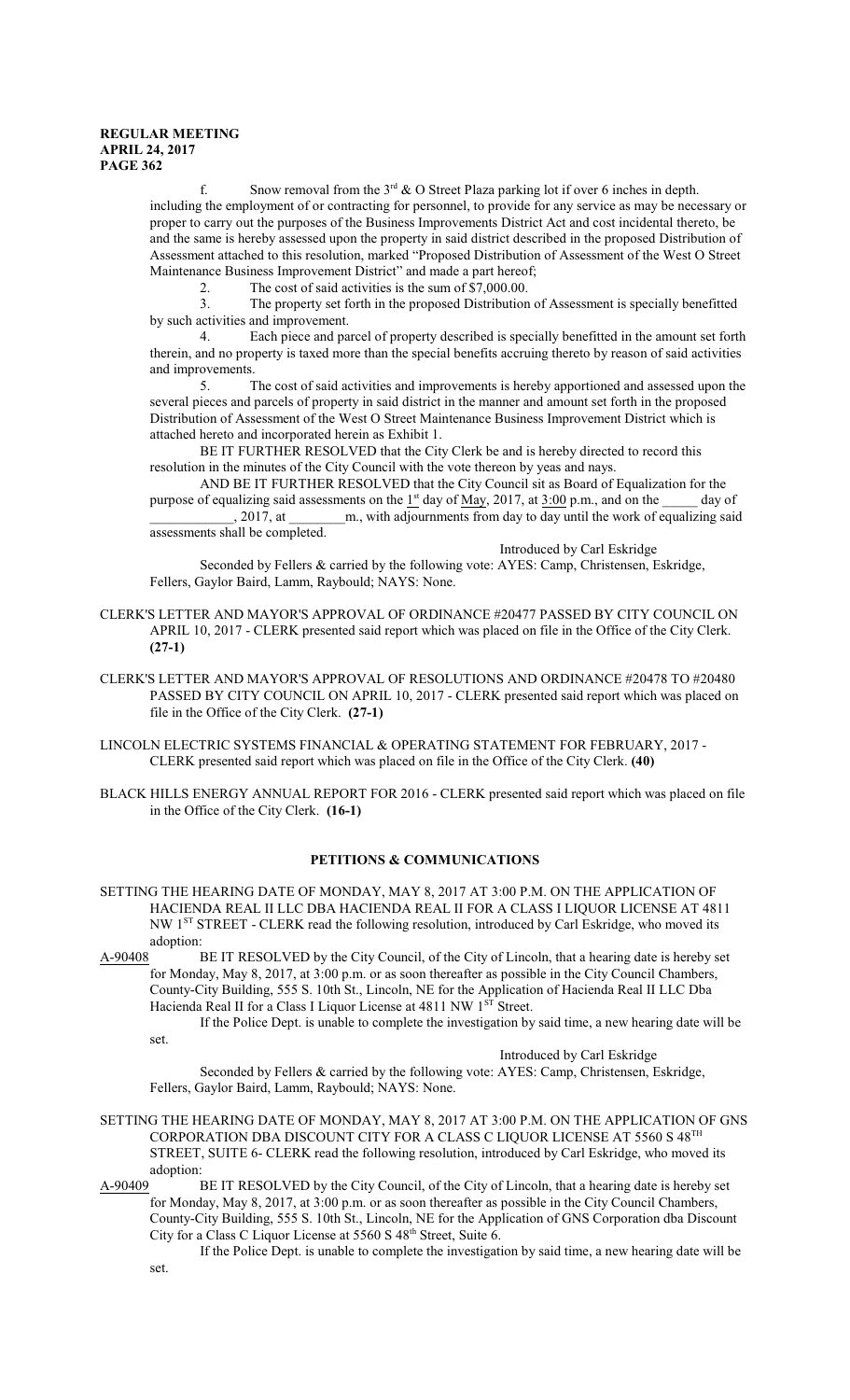Introduced by Carl Eskridge

Seconded by Fellers & carried by the following vote: AYES: Camp, Christensen, Eskridge, Fellers, Gaylor Baird, Lamm, Raybould; NAYS: None.

SETTING THE HEARING DATE OF MONDAY, MAY 1, 2017 AT 3 P.M. ON THE MANAGER APPLICATION OF MARY M. BAILEY FOR KWIK SHOP, INC. DBA KWIK SHOP: #680 AT 2805 1441 N COTNER BLVD, # 650 AT 5600 HOLDREGE STREET, #646 AT 3301 HOLDREGE STREET, #642 AT 3939 A STREET, #641 AT 2811 N 48 TH STREET, #637 AT 2710 W STREET, #635 AT 2330 NORTH FIRST STREET, #634 AT 2940 NORTH 14 TH STREET, #632 AT 3602 TOUZALIN, #+619 AT 2302 CORNHUSKER HYW, #618 AT 4750 CALVERT STREET, #662 AT 2040 SOUTH 56<sup>th</sup> STREET, #663 AT 4400 CORNHUSKER HYW, #681 AT 4400 O STREET - CLERK read the following resolution, introduced by Carl Eskridge, who moved its adoption:

A-90410 BE IT RESOLVED by the City Council, of the City of Lincoln, that a hearing date is hereby set for Monday, May 1, 2017, at 3:00 p.m. or as soon thereafter as possible in the City Council Chambers, County-City Building, 555 S. 10th St., Lincoln, NE for the Manager Application of Mary M. Bailey for Kwik Shop Inc dba Kwik Shop: #680 at 2805 1441 N Cotner Blvd, # 650 at 5600 Holdrege Street, #646 at 3301 Holdrege Street, #642 at 3939 A Street, #641 at 2811 n 48<sup>th</sup> Street, #637 at 2710 W Street, #635 at 2330 North First Street, #634 at 2940 North 14<sup>th</sup> Street, #632 at 3602 Touzalin, #+619 at 2302 Cornhusker Hyw, #618 at 4750 Calvert Street, #662 at 2040 South 56<sup>th</sup> Street, #663 at 4400 Cornhusker Hyw, #681 at 4400 O Street.

If the Police Dept. is unable to complete the investigation by said time, a new hearing date will be

Introduced by Carl Eskridge

Seconded by Fellers & carried by the following vote: AYES: Camp, Christensen, Eskridge, Fellers, Gaylor Baird, Lamm, Raybould; NAYS: None.

SETTING THE HEARING DATE OF MONDAY, MAY 8, 2017 AT 3 P.M. ON THE MANAGER APPLICATION OF JASON J. SCHMICK FOR SCHMICK'S MARKET, INC. DBA SCHMICK'S MARKET AT 2727 NORTH  $11^{\text{TH}}$  STREET AND SCHMICK'S MARKET AT 1340 WEST O STREET -CLERK read the following resolution, introduced by Carl Eskridge, who moved its adoption:

A-90411 BE IT RESOLVED by the City Council, of the City of Lincoln, that a hearing date is hereby set for Monday, May 1, 2017, at 3:00 p.m. or as soon thereafter as possible in the City Council Chambers, County-City Building, 555 S. 10th St., Lincoln, NE for the Manager Application of Jason J. Schmick for Schmick's Market, Inc. dba Schmick's Market at 2727 North 11<sup>th</sup> Street and Schmick's Market at 1340 West O Street.

If the Police Dept. is unable to complete the investigation by said time, a new hearing date will be set.

Introduced by Carl Eskridge

Seconded by Fellers & carried by the following vote: AYES: Camp, Christensen, Eskridge, Fellers, Gaylor Baird, Lamm, Raybould; NAYS: None.

## **THE FOLLOWING WERE REFERRED TO THE PLANNING DEPT:**

Change of Zone No. 17006 - Requested by REGA Engineering, Inc., from AGR (Agricultural Residential District) to R-3 (Residential District), on property generally located at SW 27th and West A Streets.

Special Permit No. 04054B -Requested byREGA Engineering, adding approximately 1.03 acres, more or less, into the boundary associated with 7 new lots along with other minor revisions to the lot layout, on property generally located at SW 27th and West A Streets.

Special Permit No. 450Q - Requested by Erickson Sullvan Architects, to expand Special Permit No. 450P to include additional properties within the existing Special Permit and thereby allow parking on these sites, on property generally located at 5401 and 5445 South Street, and 2121 South 56th Street.

Text Amendment No. 17007 - Requested by Erickson Sullvan Architects, amending Sections 27.26.090 and 27.72.130(e) of the Lincoln Municipal Code, by repealing Section 27.26.090 regarding the location of buildings, structures, parking, and access drives and the preservation of required open space in the O-2 Suburban Office District whenever the O-2 district extends further from the street than any abutting B-1, B-3, B-4, H-2, H-3, or I-1 district; amending Section 27.72.130 to delete an identical provision in Subsection (e); and repealing Section 27.72.130 (e) as hitherto existing.

### **LIQUOR RESOLUTIONS**

APPLICATION OF ZIPLINE BREWING CO. FOR A SPECIAL DESIGNATED LICENSE TO COVER AN OUTDOOR AREA MEASURING APPROXIMATELY 86 FEET BY 52 FEET AT ZIPLINE BEER HALL AT 5740 HIDCOTE DRIVE ON MAY 17, 2017 BETWEEN NOON AND 10:00 P.M. - CLERK read the following resolution, introduced by Roy Christensen, who moved its adoption for approval:<br>A-90412 BE IT RESOLVED by the City Council of the City of Lincoln, Nebraska: BE IT RESOLVED by the City Council of the City of Lincoln, Nebraska:

That after hearing duly had as required by law, consideration of the facts of this application, the Nebraska Liquor Control Act, and the pertinent City ordinances, the City Council recommends that the application of Zipline Brewing Co. for a special designated license to cover an outdoor area measuring

set.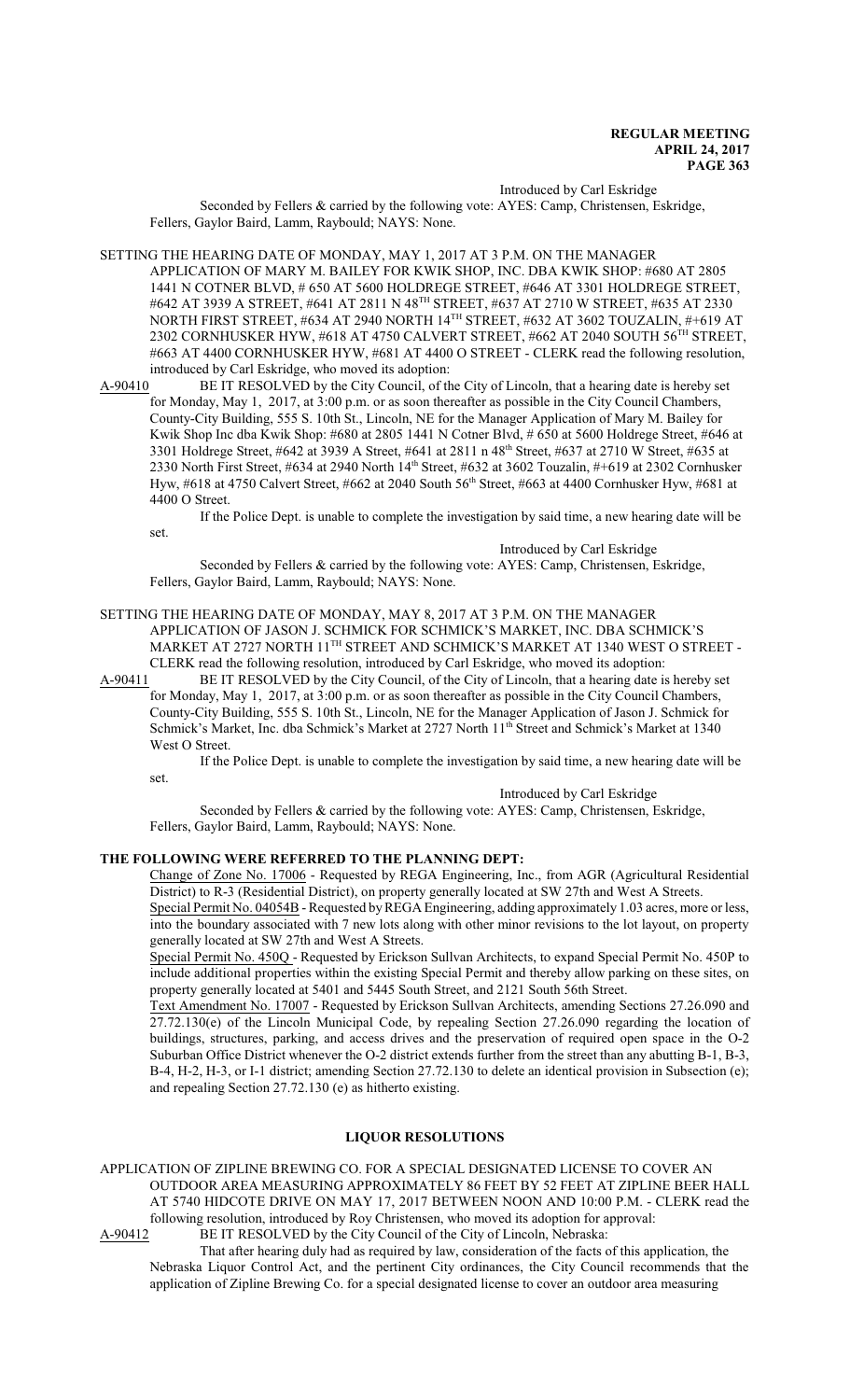approximately 86 feet by 52 feet at Zipline Beer Hall at 5740 Hidcote Drive, Lincoln, Nebraska, on May 17, 2017, between the hours of noon and 10:00 p.m., be approved with the condition that the premises complies in every respect with all City and State regulations and with the following requirements:

1. Identification to be checked, wristbands required on all parties wishing to consume alcohol.<br>Adequate security shall be provided for the event 2. Adequate security shall be provided for the event.<br>3. The area requested for the permit shall be separa

The area requested for the permit shall be separated from the public by a fence or other means.

4. Responsible alcohol service practices shall be followed.

BE IT FURTHER RESOLVED the City Clerk is directed to transmit a copy of this resolution to the Nebraska Liquor Control Commission.

#### Introduced by Roy Christensen

Seconded by Fellers & carried by the following vote: AYES: Camp, Christensen, Eskridge, Fellers, Gaylor Baird, Lamm, Raybould; NAYS: None.

## **PUBLIC HEARING - RESOLUTIONS - NONE.**

#### **PUBLIC HEARING ORDINANCES - 2ND READING & RELATED RESOLUTIONS**

- APPROVING THE  $11^{\text{TH}}$  AND P & LINCOLN COMMERCIAL CLUB REDEVELOPMENT AGREEMENT AMONG THE CITYOFLINCOLN,CAS-NEB-NEDA, LLC, LINCOLN COMMERCIALCLUB, LLC, AND COMMERCIAL CLUB ENTERPRISES, LLC RELATING TO THE REDEVELOPMENT OF PROPERTY GENERALLY LOCATED AT 200 NORTH  $11^{\text{TH}}$  STREET AND 211 NORTH  $11^{\text{TH}}$  STREET ON THE SOUTHWEST CORNER OF BLOCK 36 AND ADJACENT RIGHT OF WAY. (RELATED ITEMS: 17R-103, 17R-104, 17-53) (4/3/17 - INTRODUCTION DELAYED 1 WEEK TO 4/10/17) (4/10/17 - INTRODUCED DELAYED 1 WEEK TO 4/17/17) (ACTION DATE: 5/1/17)
- AMENDING THE FY 16/17 CIP TO AUTHORIZE AND APPROPRIATE \$1,583,357 IN TIF FUNDS FOR THE 11 TH AND P & LINCOLN COMMERCIAL CLUB PROJECT. (RELATED ITEMS: 17R-103, 17R-104, 17- 53) (4/3/17 - INTRODUCTION DELAYED 1 WEEK TO 4/10/17) (4/10/17 - INTRODUCED DELAYED 1 WEEK TO 4/17/17) (ACTION DATE: 5/1/17)
- AUTHORIZING THE ISSUANCE OF TAX ALLOCATION BONDS FOR THE 11<sup>th</sup> AND P & LINCOLN COMMERCIAL CLUB REDEVELOPMENT PROJECT. (RELATED ITEMS: 17R-103, 17R-104, 17-53) (4/3/17 - INTRODUCTION DELAYED 1 WEEK TO 4/10/17) (4/10/17 - INTRODUCED DELAYED 1 WEEK TO 4/17/17) - CLERK read an ordinance, introduced by Roy Christensen, authorizing the issuance of Tax Allocation Bonds for the 11<sup>th</sup> and P & Lincoln Commercial Club Redevelopment Project, the second time.
- AMENDING TITLE 2 OF THE LINCOLN MUNICIPAL CODE RELATING TO ESTABLISHING AN APPROPRIATE FUNDING LEVEL FOR THE CITY'S POLICE AND FIRE PENSION PLANS. (4/10/17 -
- INTRODUCED DELAYED 1 WEEK TO 4/17/17) PRIOR to reading:<br>FELLERS Moved to continue Public Hearing for 1 week to 05/01/17 with Moved to continue Public Hearing for 1 week to 05/01/17 with Action on 5/08/17. Seconded by Christensen & carried by the following vote: AYES: Camp, Christensen, Eskridge, Fellers, Gaylor Baird, Lamm, Raybould; NAYS: None.
- CLERK Read an ordinance, introduced by Roy Christensen, amending Title 2 of the Lincoln Municipal Code relating to establishing an appropriate funding level for the City's Police and Fire Pension plans, the second time.
- STREET & ALLEY VACATION 17001 VACATING A PORTION OF THE NORTHEAST CORNER OF THE INTERSECTION OF SOUTH CANOPY STREET AND N STREET RIGHT-OF-WAY - CLERK read an ordinance, introduced byRoyChristensen, vacating a portion of SouthCanopy Street and N Street right-of-way located at the northeast corner of the intersection of South Canopy street and N street right-of-way, and retaining title thereto in the City of Lincoln, Lancaster County, Nebraska, the second time.

## **ORDINANCES - 3RD READING & RELATED RESOLUTIONS**

ANNEXATION 17003 – AMENDING THE LINCOLN CORPORATE LIMITS MAP BY ANNEXING APPROXIMATELY 7.19 ACRES OF PROPERTY GENERALLY LOCATED AT SOUTH  $80^{\mathrm{TH}}$  STREET AND LILEE LANE - CLERK read an ordinance, introduced by Jane Raybould, an ordinance annexing and including the below described land as part of the City of Lincoln, Nebraska and amending the Corporate Limits Map attached to and made a part of Ordinance No. 18208, to reflect the extension of the corporate limits boundary of the City of Lincoln, Nebraska established and shown thereon, the third time.

RAYBOULD Moved to pass ordinance as read.

Seconded by Christensen & carried by the following vote: AYES: Camp, Christensen, Eskridge, Fellers, Gaylor Baird, Raybould, Lamm; NAYS: None.

The ordinance, being numbered #**20483**, is recorded in Ordinance Book 32.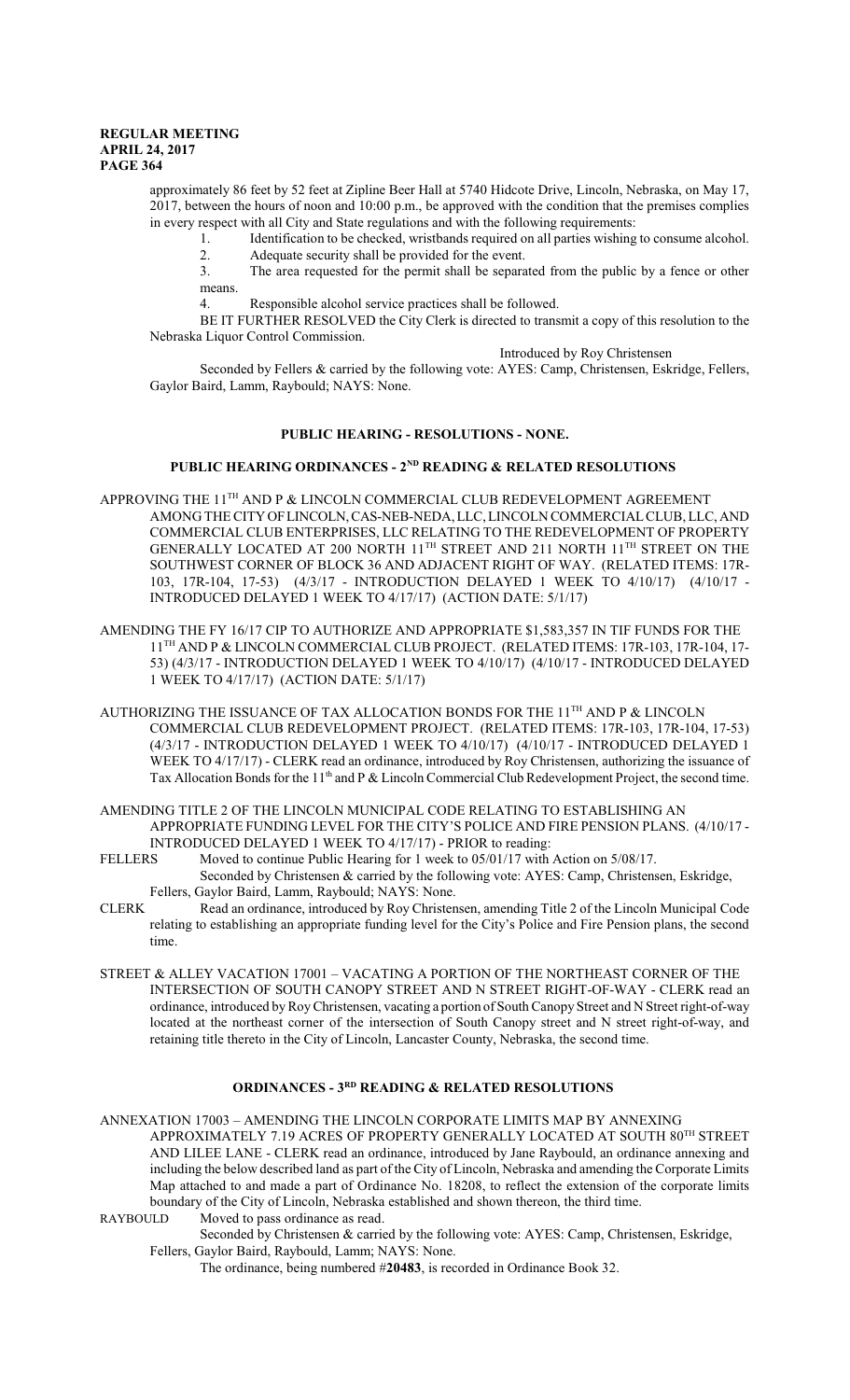- CHANGE OF ZONE 17004 APPLICATION OF ROKEBY HOLDINGS, LTD FOR A CHANGE OF ZONE FROM AG AGRICULTURAL DISTRICT TO R-3 RESIDENTIAL DISTRICT ON PROPERTY GENERALLY LOCATED AT SOUTH 80<sup>TH</sup> STREET AND LILEE LANE - CLERK read an ordinance, introduced by Jane Raybould, an ordinance amending the Lincoln Zoning District Maps adopted by reference and made a part of Title 27 of the Lincoln Municipal Code, pursuant to Section 27.05.020 of the Lincoln Municipal Code, by changing the boundaries of the districts established and shown thereon, the third time.<br>RAYBOULD Moved to pass ordinance as read Moved to pass ordinance as read.
	- Seconded by Fellers & carried by the following vote: AYES: Camp, Christensen, Eskridge, Fellers, Gaylor Baird, Raybould, Lamm; NAYS: None.
		- The ordinance, being numbered #**20484**, is recorded in Ordinance Book 32.

# **RESOLUTIONS - 1ST READING**

- REAPPOINTING MARTIN KASL AND R.J. LIPPERT TO THE FIRE SPRINKLER & CHEMICAL EXAMINING BOARD FOR TERMS EXPIRING NOVEMBER 24, 2019. *(CONSENT)*
- APPOINTING SHANE MEININGER TO THE FIRE SPRINKLER & CHEMICAL EXAMINING BOARD FOR A TERM EXPIRING NOVEMBER 24, 2019. *(CONSENT)*
- APPROVING ENDGAME OPERATING GROUP LLC DBA BIG RED RESTAURANT & SPORTS BAR AS A KENO SATELLITE AT 8933 ANDERMATT DRIVE.
- ACCEPTING THE REPORT OF NEW AND PENDING CLAIMS AGAINST THE CITY AND APPROVING DISPOSITION OF CLAIMS SET FORTH FOR THE PERIOD OF APRIL 1-15, 2017.
- APPROVING AN INTERLOCAL AGREEMENT BETWEEN THE CITY OF LINCOLN AND LANCASTER COUNTY ON BEHALF OF LANCASTER COUNTY CORRECTIONS COMMUNITY SERVICE PROGRAM TOCONDUCT ROADSIDELITTERPICKUPALONGCOUNTYROADS BY INMATES AND TO PROVIDE SUPERVISION OF THE INMATES FOR A TERM OF MAY 1, 2017 THROUGH DECEMBER 31, 2017.
- APPROVING AN INTERLOCAL AGREEMENT BETWEEN THE CITY OF LINCOLN AND THE BOARD OF REGENTS OF THE UNIVERSITY OF NEBRASKA TO PROVIDE, MAINTAIN, AND UPDATE ONLINE FOOD HANDLER TRAINING PROGRAMS AS FEDERAL, STATE, AND LOCAL LAWS, REGULATIONS, AND GUIDELINES CHANGE.

# **ORDINANCES - 1ST READING & RELATED RESOLUTIONS (AS REQUIRED)**

- CREATING ALLEY RE-PAVING DISTRICT NO. 51 FROM 18<sup>TH</sup> STREET TO ANTELOPE VALLEY PARKWAY BETWEEN O AND N STREETS - CLERK read an ordinance, introduced by Carl Eskridge, an ordinance creating Alley Repaving District No. 51, defining the limits thereof, establishing the width of the roadway to be paved and the width of the grading to be done, providing for the curbing, guttering, and laying ofsidewalks, providing for the payment ofthe cost thereof, designating the property to be benefitted, providing for the acquisition of easements and additional right-of-way, if necessary, and repealing all ordinances or parts of ordinances in conflict herewith, the first time.
- TEXT AMENDMENT 17003 AMENDING CHAPTER 27.67 OF THE LINCOLN MUNICIPALCODE RELATING TO PARKING BY AMENDING SECTION 27.67.030 TO ALLOW PARKING IN THE FRONT YARD IN THE R-4, R-5, R-6, AND R-7 ZONING DISTRICTS WHEN THE PROPERTY IS USED FOR SINGLE FAMILY DWELLINGS, TWO FAMILY DWELLINGS, AND TOWNHOUSES AND TO ALLOW REQUIRED PARKING SPACES TO BE STACKED, AND REPEALING SECTION 27.67.030 AS HITHERTO EXISTING - CLERK read an ordinance, introduced by Carl Eskridge, an ordinance amending Chapter 27.67 of the Lincoln Municipal Code relating to Parking by amending Section 27.67.030 to allow parking in the front yard in the R-5, R-6, and R-7 zoning districts when the property is used for single family dwellings, two family dwellings, and townhouses and to allow required parking spaces to be stacked from frontto-back one vehicle deep, and repealing Section 27.67.030 as hitherto existing, the first time.
- APPROVING A REAL ESTATE SALES AGREEMENT BETWEEN THE CITY OF LINCOLN AND KIRK HAVRANEK FOR THE SALE OF CITY OWNED PROPERTIES GENERALLY LOCATEDAT 5122, 5132, AND 5142 BETTY LOU BOULEVARD - CLERK read an ordinance, introduced by Carl Eskridge, an ordinance approving a Real Estate Sales Agreement between the CityofLincoln and KirkHavranek authorizing the sale of City owned properties generally located at 5122, 5132, and 5142 Betty Lou Boulevard, Lincoln, Nebraska, the first time.
- APPROVINGTHENATURE'SVARIETYPHASEONEREDEVELOPMENT AGREEMENT BETWEENTHECITY OF LINCOLNANDNATURE'S VARIETY, INC. RELATING TO THE REDEVELOPMENT OF LOTS 4-6, BLOCK 1, EDM INDUSTRIALCENTER ADDITION, LINCOLN, LANCASTER COUNTY, NEBRASKA,